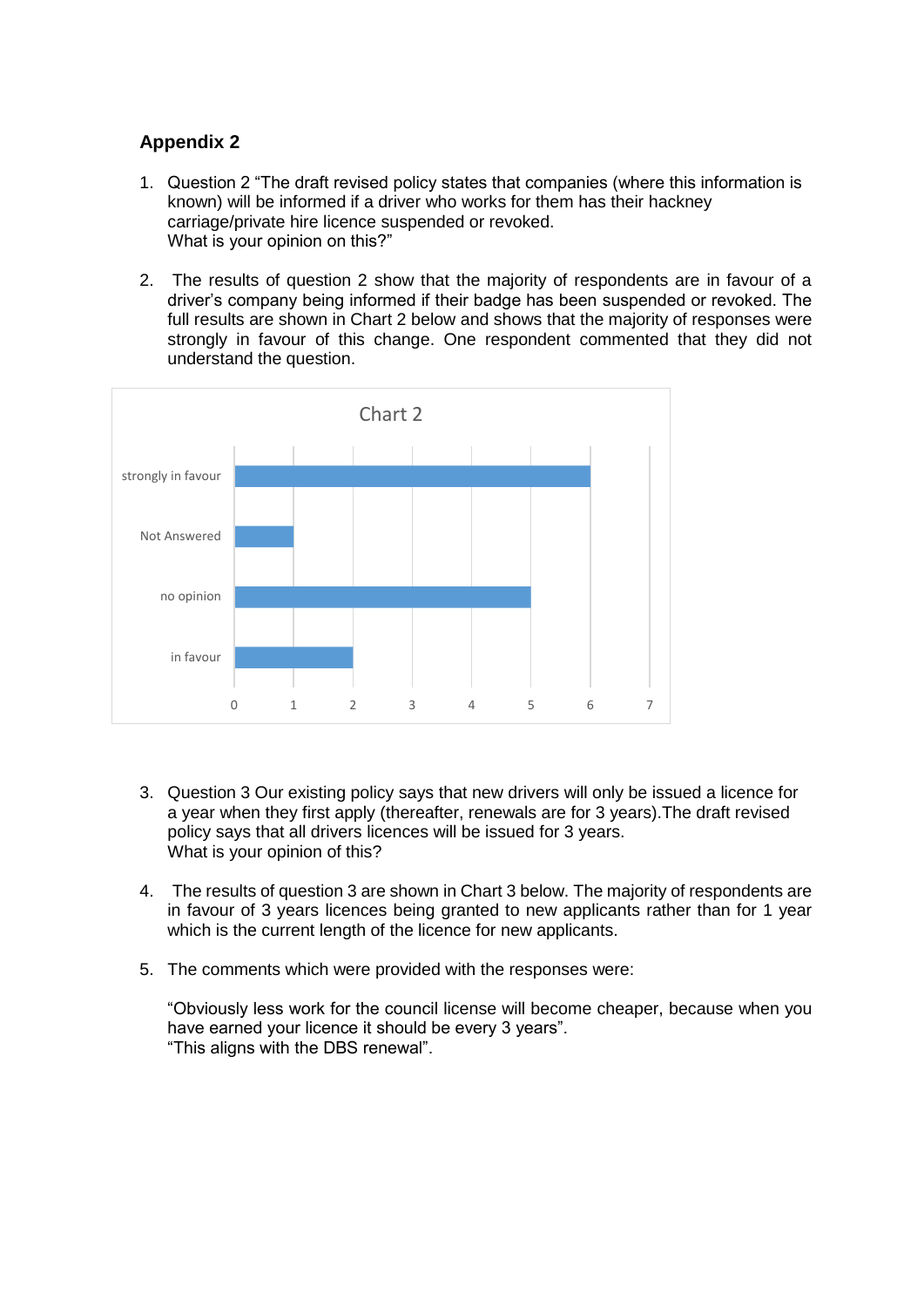

6. Question 4 was "The existing policy has a criminal convictions section. The proposal for the revised policy is to replace the existing criteria with the Institute of Licensing's guidance on determining the suitability of applicants and licensees. This will apply to new applicants, and existing licence holders if they are convicted of an offence. The responses are shown in chart 4. The majority of respondents answered that they have no opinion on the criminal conviction policy and the second most popular response was strongly in favour".

The comment received in relation to this question was "I feel its important to be aware of any type of criminal action".

Applicants for and holders of hackney carriage and private hire drivers licences are required to apply for an enhanced disclosure and this will show all convictions (including convictions which would be considered to be spent under the Rehabilitation of Offenders Act). The criminal convictions policy would be used to assess if an applicant or licence holder with a criminal conviction is a suitable person to hold a licence.

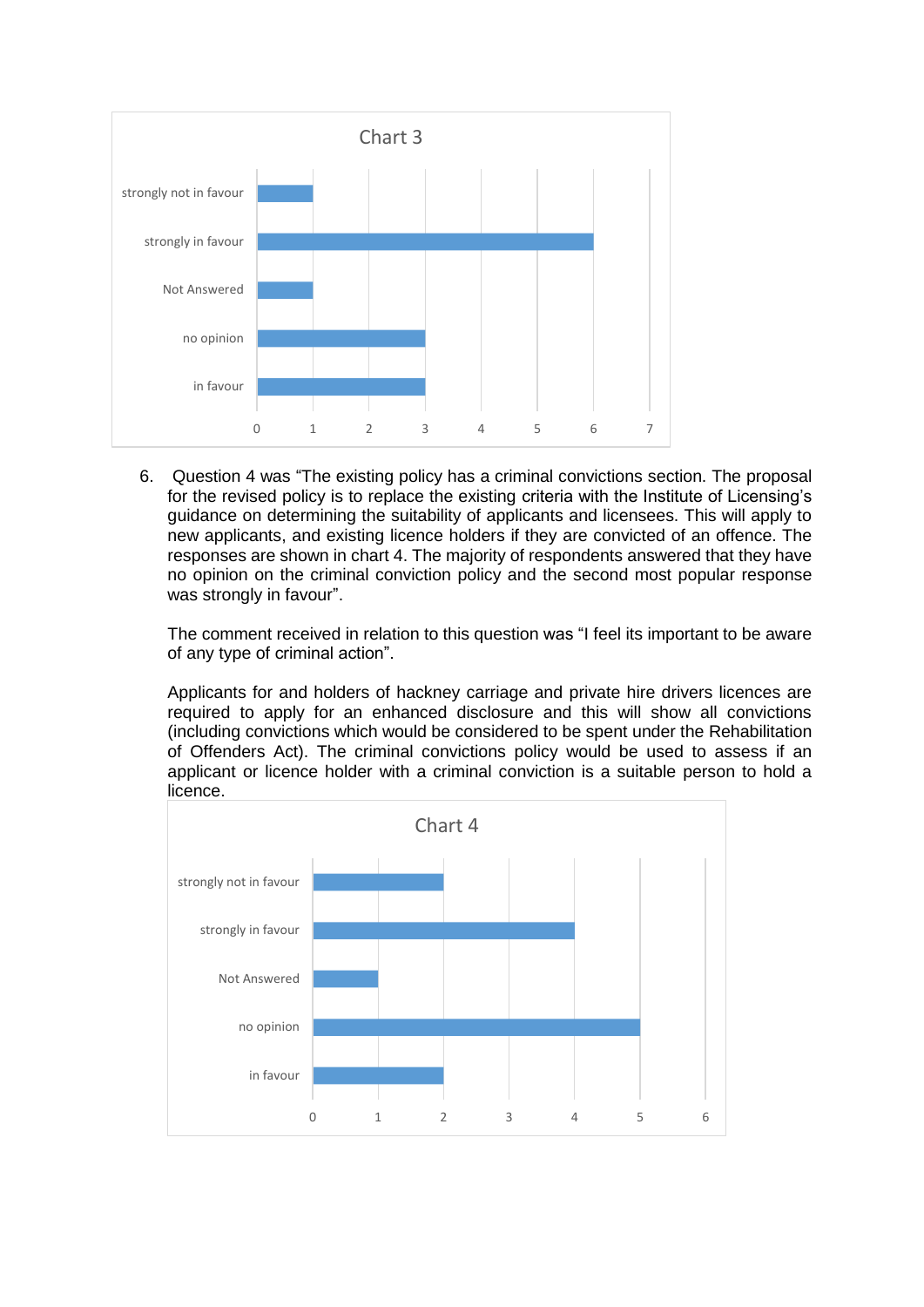12. Question 5 was "The current policy requires that all hackney carriage vehicles are less than 5 years old at the point they are first licensed. The draft revised policy proposes that instead of an age limit these vehicles comply with the current emission standard (EURO standard) i.e. all applications for new vehicle licence applications would be for EURO 6 standard vehicles and when EURO 7 is implemented new vehicle licence applications would be for EURO 7 standard vehicles. However, this would only apply to new applications from the point of adoption of the revised policy and would not be applied retrospectively to existing continuously licensed vehicles.



What is your opinion of this change within the draft revised policy?"

13. The majority of respondents do not have an opinion to do with this and the next most popular response was that respondents are in favour of this change.

14. The comments from this question were as follows:

"I think it could be difficult and expensive for companies which have a large fleet of vehicles." "Not sure what the standards are."

"Any car under 10 years old should be allowed, you insist on frequent mot's and modern car are built to last."

15. Question 6 was "The current policy does not have an age limit for private hire vehicles. The new policy seeks to change this to say that all new applications for private hire vehicles have to be for vehicles which comply with the current emission standard in force at the time (EURO Standard) i.e. all applications for new vehicle licence applications will be for EURO 6 standard vehicles and when EURO 7 is implemented new vehicle licence applications will be for EURO 7 standard vehicles). However, this would only apply to new applications from the point of adoption of the revised policy and would not be applied retrospectively to existing continuously licensed vehicles.

What is your opinion of this change within the draft revised policy?"

16. The responses are shown in Chart 6 and show that the most popular response was no opinion and following that respondents are strongly not in favour or not in favour of this change.

17. The comments received in relation to this question were: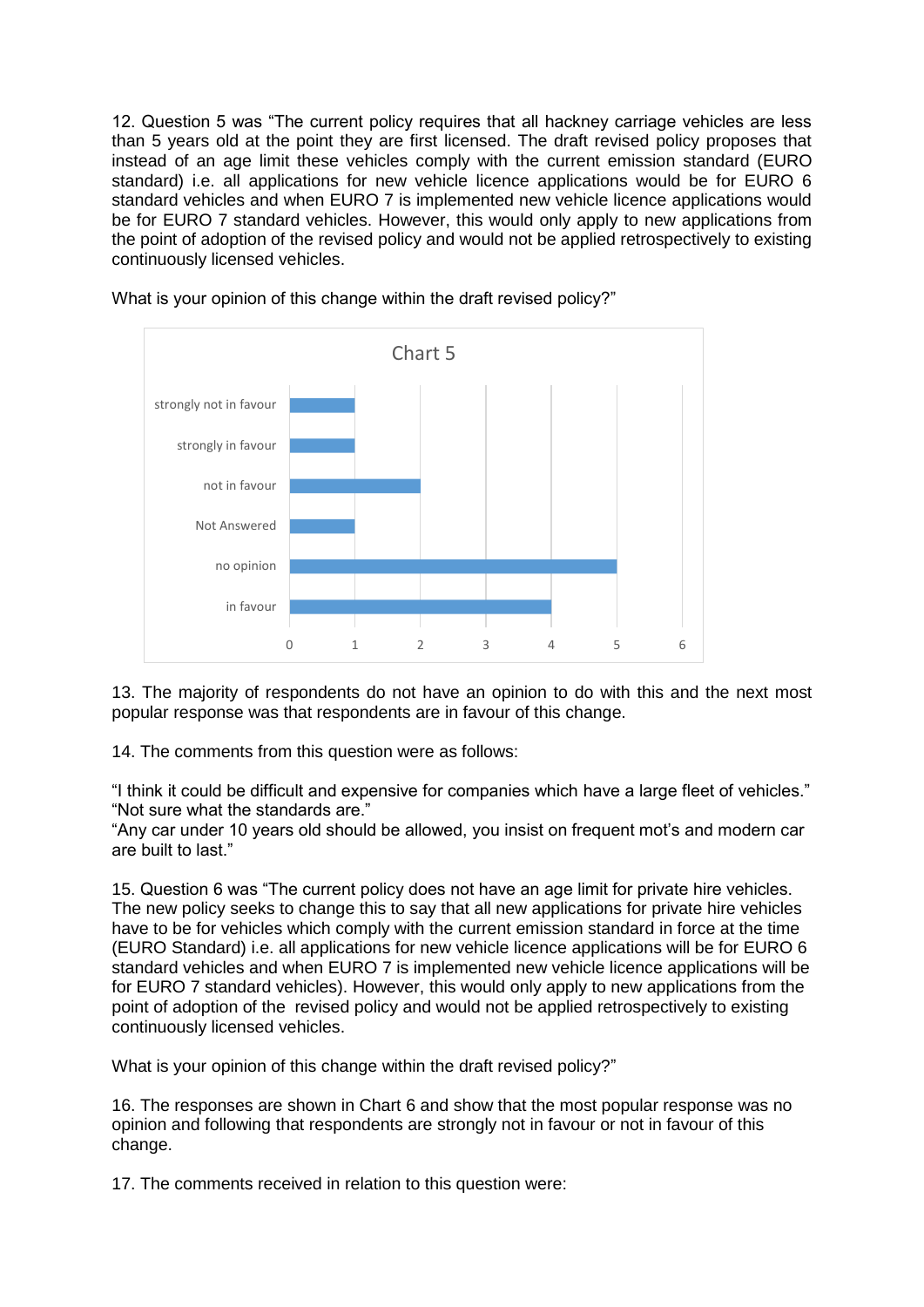"We still have a few years to go and again it would be very expensive to do this." "All well maintained vehicles should be allowed."



18. Question 7 was "Our current policy requires that licensed vehicles are inspected at the Council's testing station before they are licensed for the first time, when the vehicle licence is renewed as well as requiring up to 3 interim MOTs during the duration of the licence. The draft revised policy proposes that a vehicle inspection will be required at the time a vehicle is first licensed and renewed - as is currently the case - and in addition there will be a new requirement for vehicles over 5 years old to obtain an additional vehicle inspection at the midpoint of the licence. The standard MOT required for all vehicles would still be mandatory.

What is your opinion on this change within the draft revised policy?"

19. The majority of respondents are in favour of this change, however, the next most popular response was strongly not in favour.

20. The comments received in relation to this question were:

"If the vehicles have 1,2,or 3 interim mot, why should they also need yet another test at 6 months?"

"All vehicles should be road worthy at all times."

"This adds to drivers and operators expenses"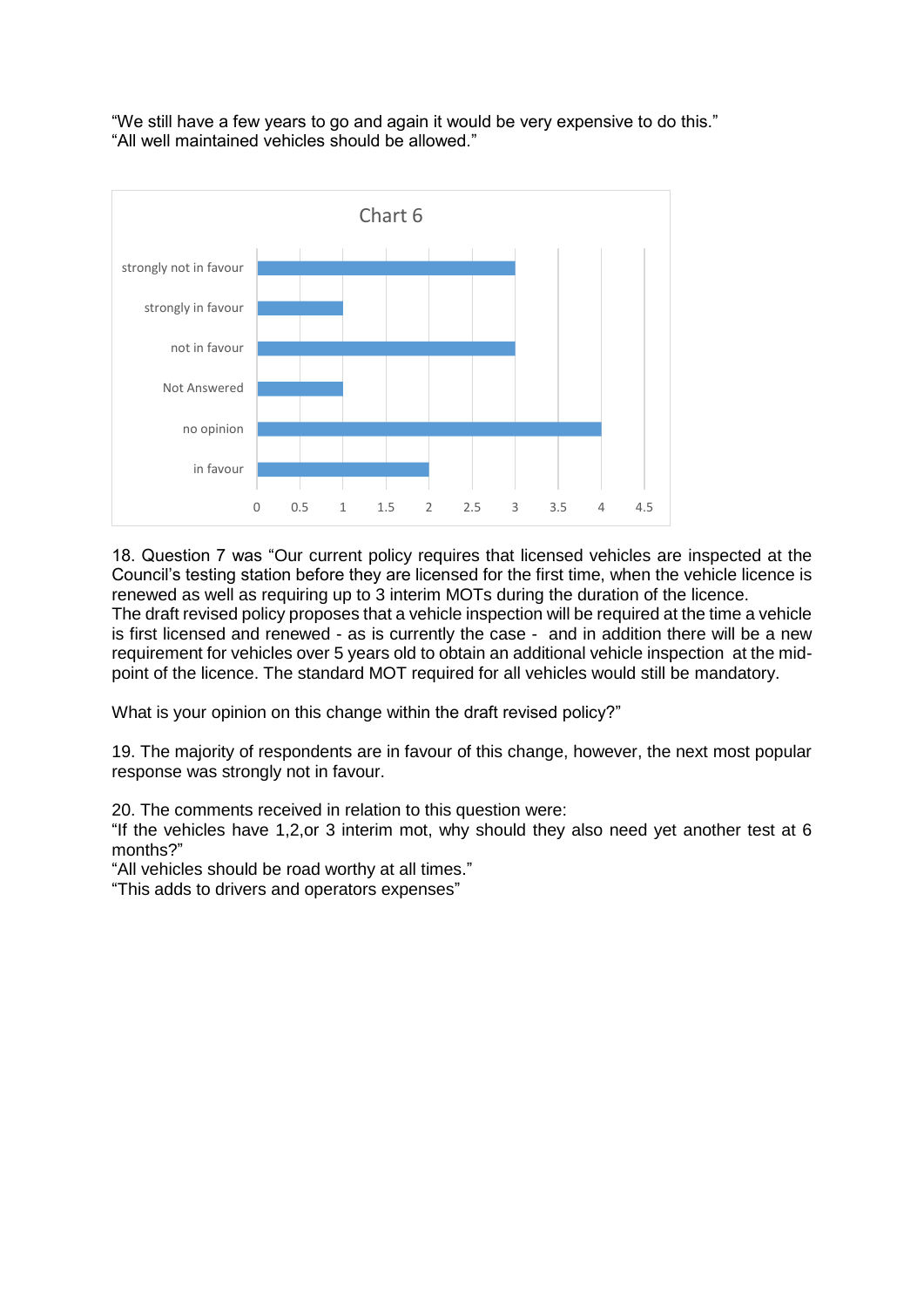

23. Question 8 was "Our current policy requires that at least 20% of licensed hackney carriage vehicles are wheelchair accessible. The draft revised policy proposes to introduce a recommendation from the Disabled Persons Transport Advisory Committee namely that 25% of licensed hackney carriage vehicles are wheelchair accessible (as a guide the current percentage of wheelchair accessible vehicles is 33%).

What is your opinion on this change within the draft revised policy?"

24. The majority of respondents are not in favour of this change.

25. The comments received in relation this question were:

"If a person has disabilities they will say when they need the transport and an appropriate vehicle will be used for them."

"Because it would not be a requirement, only advisory."

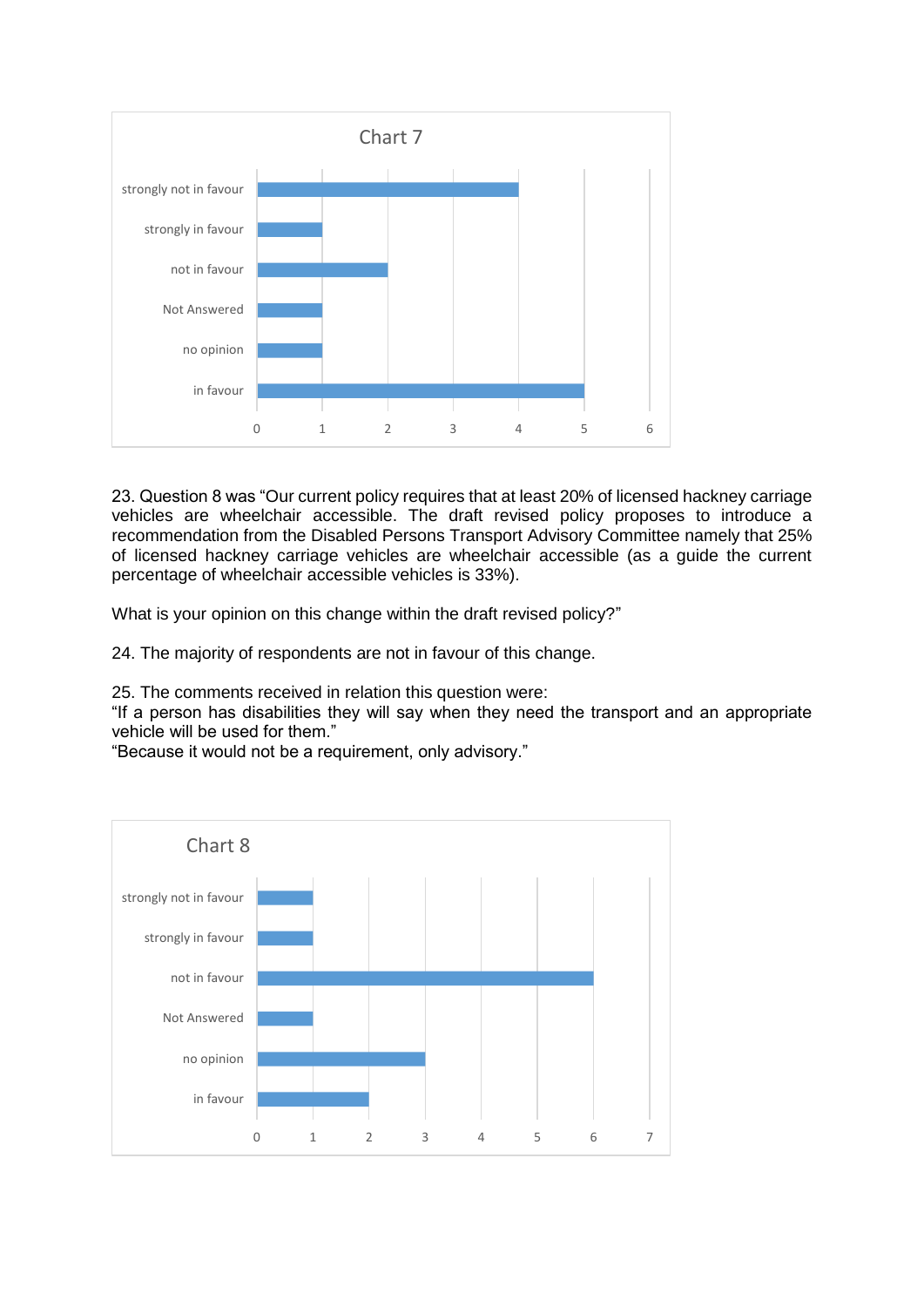27. Question 9 was "Our current policy has no requirement for private hire vehicles to be wheelchair accessible and the draft revised policy is not proposing any change to this."

28. The majority of respondents are in favour of not changing our current policy.

29. The comments received from this question were:

"If a person has disabilities they will say when they need the transport and an appropriate vehicle will be used for them".

"Now would be the right time to change the policy to include disabled needs."



30. Question 10 was "The draft revised policy incorporates requirements from the statutory guidance for taxis and private hire vehicle standards. One of the requirements is that vehicle licence applicants must provide a basic disclosure and barring service (DBS) check with each application (unless they are a South Somerset District Council licensed hackney carriage/private hire driver). Furthermore, the basic DBS must not be more than 3 months old at the time they are submitted with the application.

"What is your opinion on only accepting basic DBS checks which are less than 3 months old?"

31. The majority of respondents are in favour of this change.

32. The comments from this question are "Its important to know if there is any reason that they are not suitable." "The DBS should be a FULL Disclosure"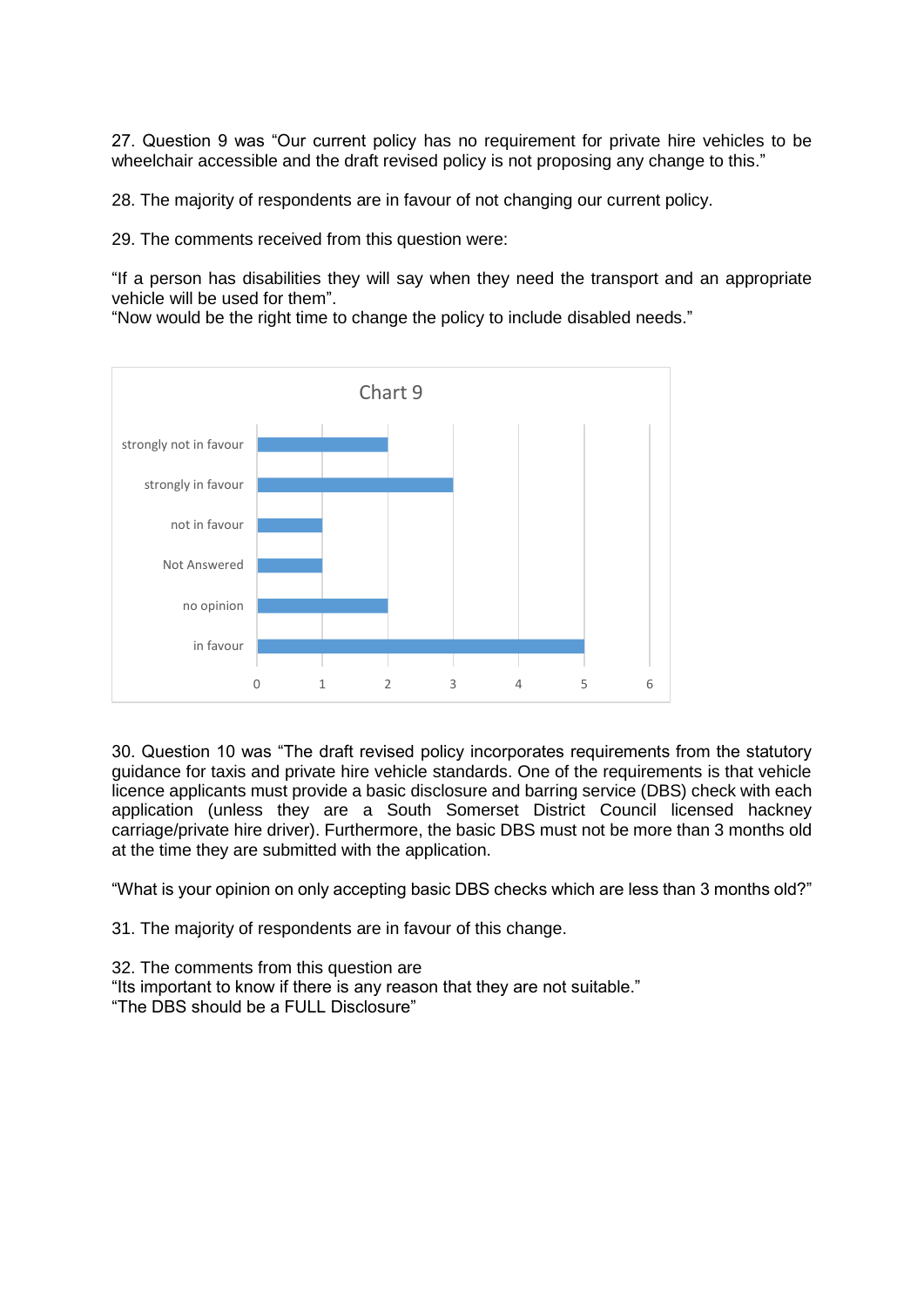

33. There is eligibility criteria for applying for or requesting that an applicant or licence holder applies for an enhanced disclosure. A hackney or private hire driver is a role, which is eligible for an enhanced disclosure, however this does not extend to vehicle licences or private hire operators. Licensed drivers who apply to licence a vehicle would be subject to an enhanced disclosure and would not have to apply for an additional disclosure to licence a vehicle.

33. Question 11 was "The draft revised policy incorporates requirements from the statutory guidance for taxis and private hire vehicle standards. One of the requirements is that private hire operator applicants must provide a basic DBS check with each application and annually during the licensed period (unless they are a South Somerset District Council licensed hackney carriage/private hire driver). Furthermore, when submitting the basic DBS check to the Council, both with the initial licence application and when the DBS is renewed annually, it must be less than 3 months old.

What is your opinion on only accepting basic DBS checks which are less than 3 months old?"

34. The majority of respondents did not have an opinion on this.

35. The comments from this question were:

"Again anything older would not be up to date with any sort of criminal action." "Should be FULL Disclosure DBS"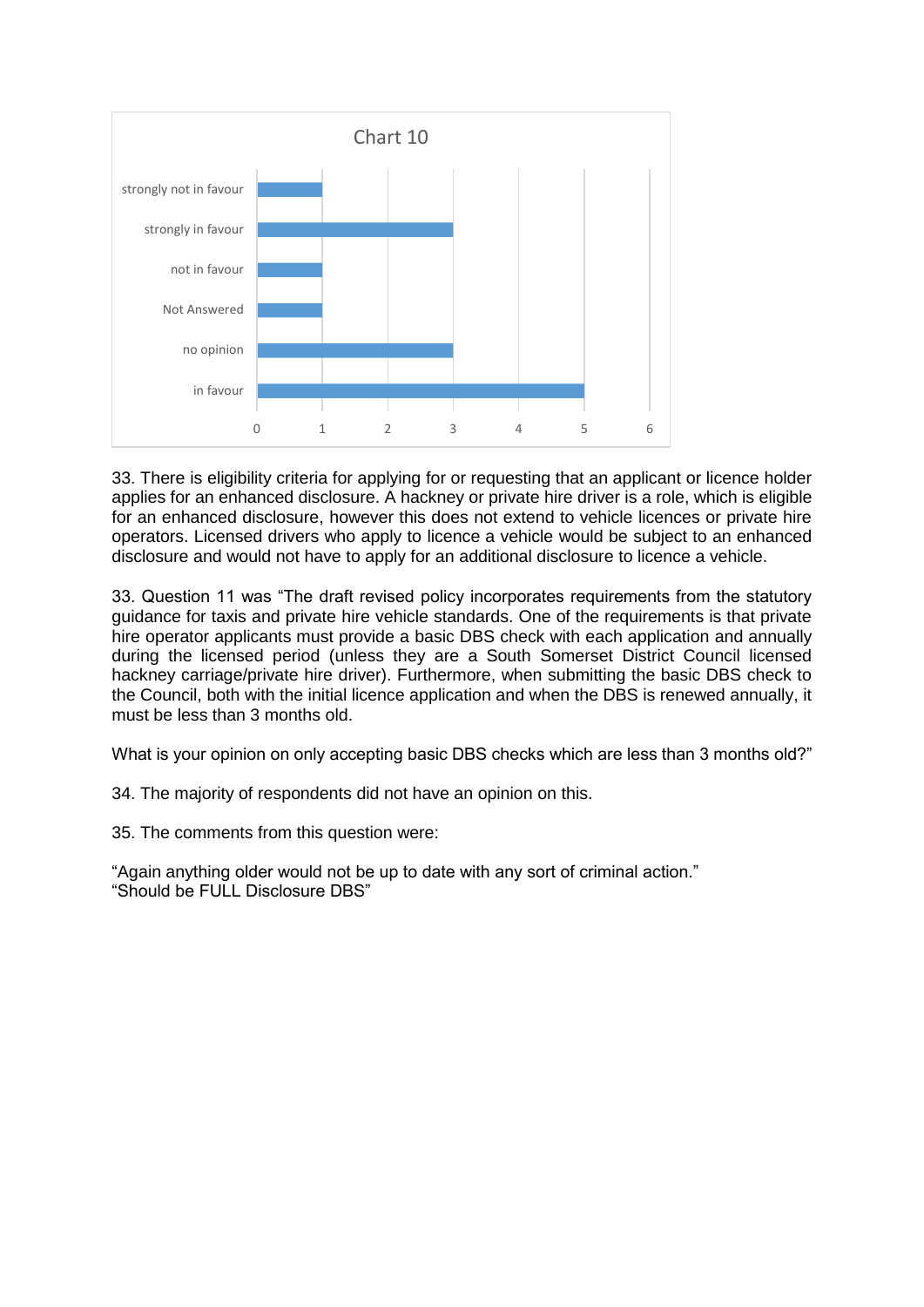

36. Question 12 was "The draft revised policy proposes that minibuses (8 passengers or fewer) and MPV style vehicles have at least 3 doors to the passenger accommodation (this would not apply to existing licensed vehicles which are continuously licensed).

What is your opinion of this?"

37. The responses are shown in Chart 12. The majority of respondents either had no opinion or were in favour of this change.





## **Other Comments**

I have struggled with this survey as there is a lot of writing and struggled to understand the questions, so I hope I have answered them right.

If the policy is changed will there be an enforcement officer to touch base with or who will "police" the whole sector better?